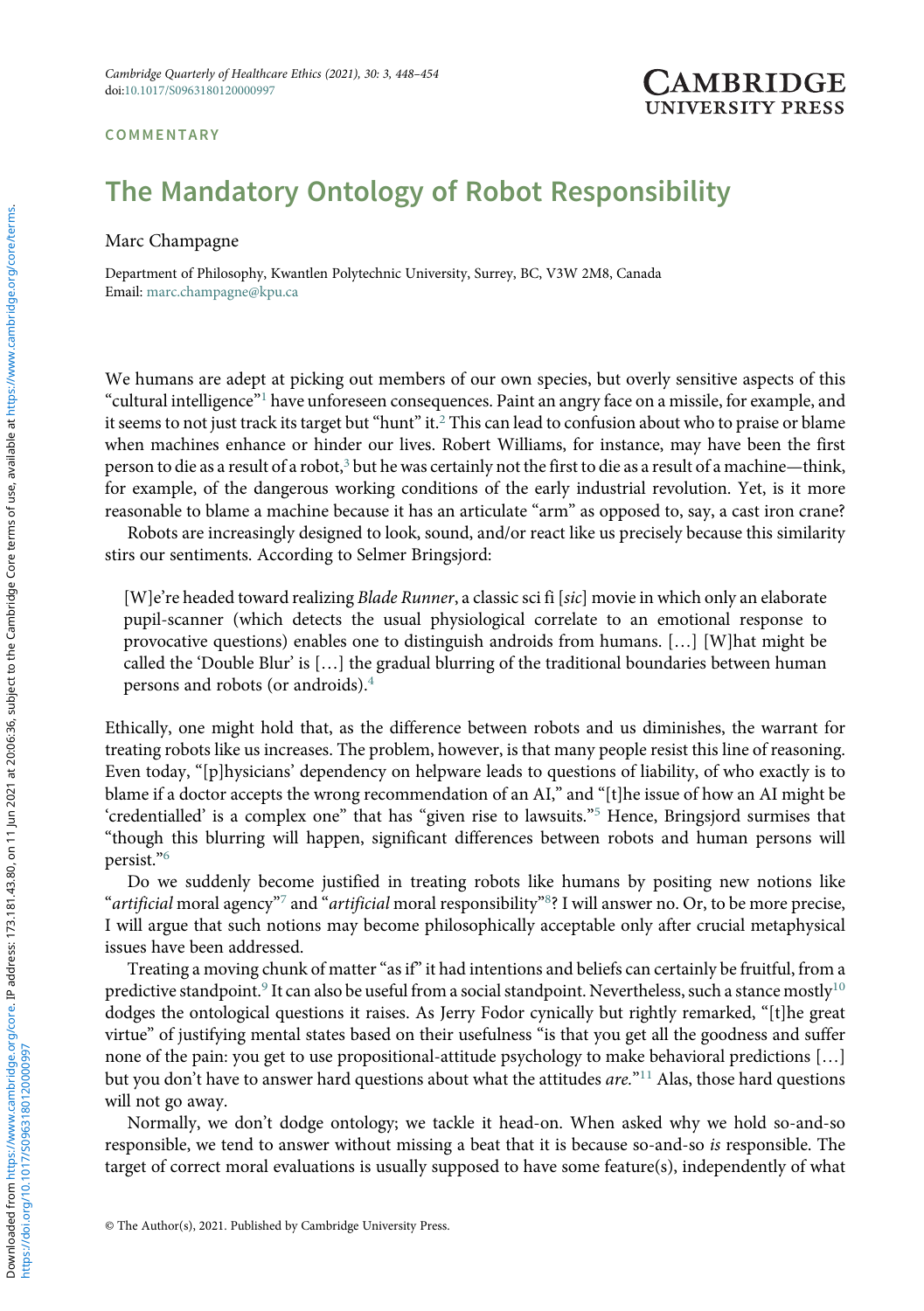anyone thinks. If, for instance, you killed someone, this fact holds irrespective of whether anyone discovers it or appeals to your action to justify some subsequent punishment. You become a murderer the moment you murder someone, not the moment someone else calls you a "murderer." Such mindindependence, of course, is the hallmark of the real. Hence, we usually want those that we deem wrong to be wrong—in the demanding ontological sense of the verb "to be."

To gauge the importance of this ontological requirement, consider the following news story:

Health officials in Quebec have discovered that a woman who had been working as a nurse and caring for hospital patients for 20 years was an impostor. […] Her ploy was discovered a few weeks ago when she enrolled in a training course. An official noticed that the age listed on her license number did not match up with her actual age. She was immediately suspended pending an investigation, which led to her dismissal. Before being exposed, the woman had worked in several departments of the hospital, including the operating room. A spokeswoman for the health authority said a search turned up no evidence the woman had a nursing degree. $12$ 

Upon learning of this story, someone could in principle reply: "But she performed her functions well, so the recent revelation of her lack of credentials makes no practical difference." However, the question of whether she is a "real" nurse—even though she walked like one, talked like one, looked like one, and so on—seems paramount. Indeed, even if there is no evidence anyone can point to in order to establish that the "as if" nurse was incompetent, people turn to a weaker modal idiom to ontologically ground their sense that she was not a real nurse. For instance, "Luc Mathieu, president of Quebec's Order of Nurses, said such cases of impostors are rare but troubling. 'It's very serious, because that person *could* have committed acts that *could* have had serious consequences for patients,' he said" (emphasis added).<sup>[13](#page-5-0)</sup> This shows that the question of whether agents are really responsible is foremost on most people's minds when they ponder applied questions pertaining to morality. Such a concern with reality does not bode well for artificial versions of agency and responsibility.

Must agents really be responsible in order for us to blame or praise them? As Daniel Tigard points out, there are basically two ways of looking at the situation. On the one hand, there is the view according to which "moral responsibility is a process—we hold others responsible and, importantly, *holding* is conceptually prior to being responsible."[14](#page-5-0) On this view, "the facts of responsibility are determined primarily by our responses, our attitudes and practices, and not the other way around. In other words, moral agency does not *really* matter for our determinations of responsibility."<sup>[15](#page-5-0)</sup> This is the view at play in Isaac Asimov's short story about a boy on a lunar colony who loved his robotic canine more than real dogs.[16](#page-5-0) On the other hand, there is a view that insists that "we must—and we often do—account for the agential status of the objects to which we respond. On this line of thought, responsibility is an objective property, and our determinations of it will be based largely upon our awareness of fundamental features of the object."[17](#page-5-0) On this view, no amount of love by the boy or anyone else will alter the fact that the robot is a robot, not a dog.

Tigard portrays these two views as bookends on a spectrum and says "I want to avoid coming down definitively in favor of either extremity."[18](#page-5-0) However, I believe this portrayal misconstrues the relation between "holding" and "being." The relation seems to be more like this: "I hold you to be R. My holding is correct. Therefore, you are R. Why are you R? Because you are R (not because I hold you to be R)." This line of reasoning is ampliative, not deductive. Even so, we expect our best"holding" practices to track real features, as opposed to being purely spontaneous ascriptions. So, it is not that objective responsibility takes things to an "extreme"(whatever that means). Rather, the objective view is typically regarded as the culmination of any successful ascription of blame/praise. Provisionally suspending judgment may help us impartially weigh the pros and cons of evidence. But, assuming a proper method of inquiry, once the jury has *found* one guilty, one *is* (and thus *was*) guilty. No human judgment can escape epistemic fallibility, but we have a crystal clear conception of the ideal alignment with the facts being sought.<sup>[19](#page-5-0)</sup>

Being "a member of the moral community"<sup>[20](#page-5-0)</sup> is thus necessary but not sufficient, since what Antoine de Saint-Exupéry said of love can be said of moral assessments, namely that they do not consist in looking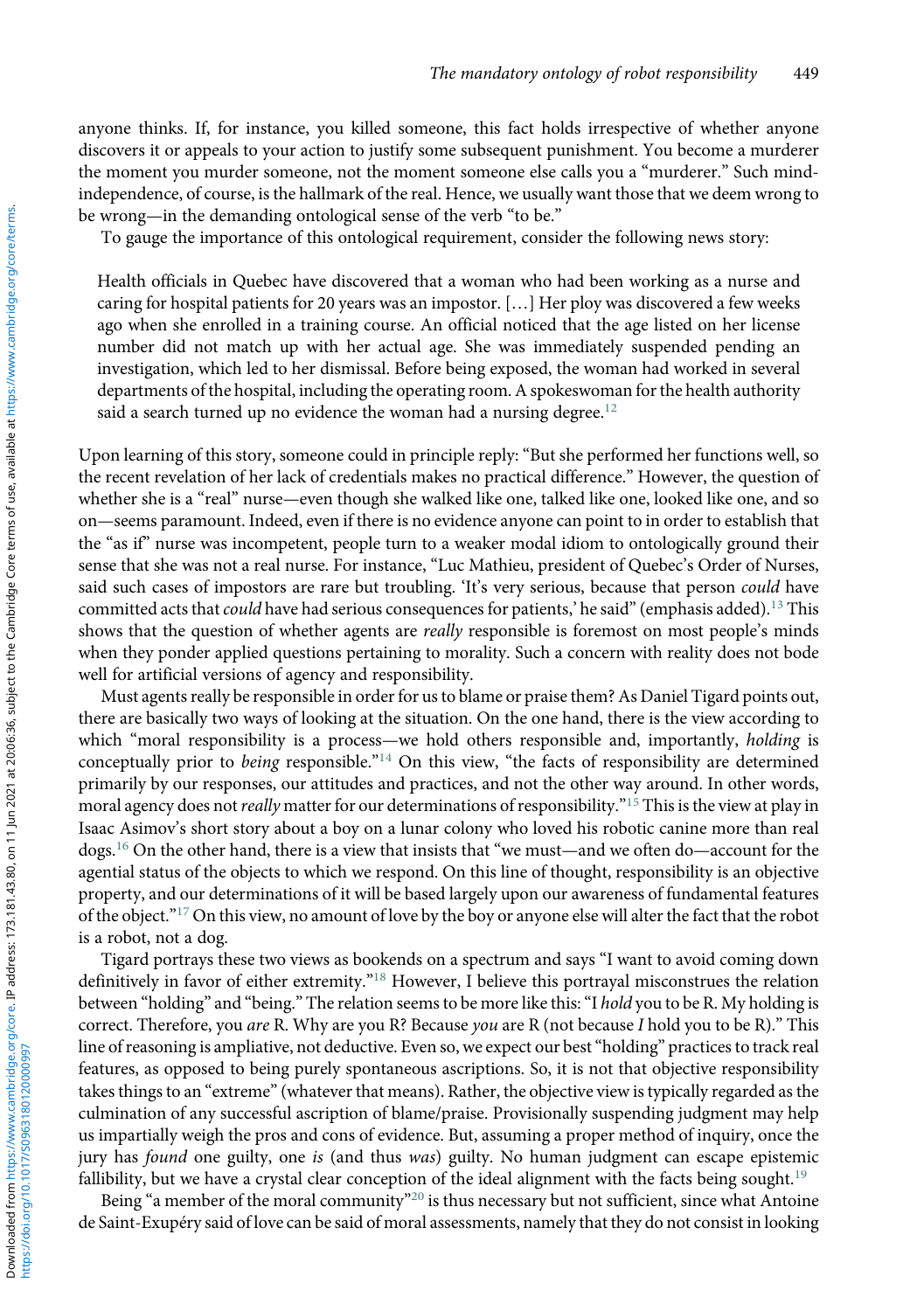at each other, but rather looking in the same direction. In fact, I would argue that one becomes a genuine member of the moral community precisely once one commits to letting the facts, not one's peers, guide one's judgments. So, while it may be expedient to treat machines "as if" they were humans, the facts that constrain correct moral assessments cannot be altered by any social practice(s).

To see this, consider the following argument. Imagine that you are vacationing in China. Suddenly, to your surprise, you are detained by Chinese officials and charged with espionage. You did no such thing, so when they interrogate you regarding the whereabouts of some secret briefcase, you reply that you genuinely do not have the knowledge they seek. Of course, such a reply is indistinguishable from the one that would be offered by a spy withholding information. So, after the story of your capture and failure to cooperate is broadcast on state television, you find yourself blamed by over a billion people. Yet, despite this massive ascription of blame, you simply lack the mental state(s) that would make you really blameworthy. Now, like the foreigner accused of spying, robots lack the mental state(s) that would make them blameworthy, $2^1$  even when those robots give replies indistinguishable from the ones offered by capable (conscious, adult, etc.) persons. If the social practices and attitudes surrounding a robot could suffice to render it "responsible" (responsible enough, at any rate, to merit the label or its cognates), then by analogy concerted blame by the Chinese would suffice to let you know the location of the missing briefcase. This is absurd. The conclusion of this argument, then, is that being held responsible is not being responsible.

Those who champion the notions of artificial moral agency<sup>[22](#page-5-0)</sup> and moral responsibility<sup>[23](#page-5-0)</sup> may not make much of this demand that the agency and responsibility at hand be real. I contend, however, that the ontological issue is crucial. Take, for a comparison, current debates about qualia. Qualia are, by definition, epiphenomenal. In other words, raw feels like tastes and colors do not contribute to the causal and inferential functions that we associate with cognition.<sup>[24](#page-5-0)</sup> Now, Tigard writes that, "'if [an artificial moral agent's] architecture and mechanism allow it to do many of the same tasks' as human consciousness, it can be considered functionally conscious"(emphasis in original).[25](#page-5-0) Yet, if analytic philosophers of mind—who, as a group, are hard-nosed naturalists—cannot rid themselves of the worry that perfect duplication of human behavior is not enough to conclusively track mentality, I doubt that ethicists will unproblematically accept notions of artificial moral agency/responsibility. Passing an "as if" Turing test did not suffice to settle descriptive concerns in philosophy of mind, so passing an "as if" test is unlikely to settle normative concerns.

The claim that "some who are punished *suffer the consequences*, even if they cannot experience the suffering of a natural moral agent" (emphasis in original)<sup>[26](#page-5-0)</sup> involves different meanings of the word "suffering." Robots do not "suffer" in the experiential sense, so we will likely view robot trials in an even more absurd light than we currently see medieval European trials of inanimate objects.<sup>[27](#page-5-0)</sup> Robert Sparrow thus has his finger on the pulse of humanity when he holds that, "[f]or punishment to be punishment [...] its target 'must be capable of suffering."<sup>[28](#page-5-0)</sup> That is why, despite uncoupling the causal and the moral in our"blank check" proposal, Ryan Tonkens and I require that, in the end, a human (who switched on a violent autonomous robot) suffer.[29](#page-5-0) You have to have skin in the game. Robots don't. That may not look like much. But, if embodied perishability is the source of values, then not having anything vital to gain or lose from one's actions may prove decisive.<sup>[30](#page-5-0)</sup>

Tigard asks: "[W]ho or what else, if anyone or anything other than fully functioning adult human beings, can truly possess moral agency? On the natural picture of moral agency, as I have in mind here, the short answer is no one and nothing."<sup>[31](#page-6-0)</sup> This answer overlooks that, in almost all science fiction narratives, aliens are treated as moral agents. Consider that, while there had to be an episode of Star Trek: The Next Generation devoted to establishing whether Data (an android) is deserving of blame/praise, <sup>[32](#page-6-0)</sup> the idea that Worf (an alien) is deserving of blame/praise literally went without saying. Our mythic projections about extraterrestrials thus reveal strong (and perhaps immutable) intuitions that privilege fleshy tissue.

That is not to say that we deploy moral vocabulary in a straightforward manner. The idea that "responsibility" has multiple meanings has been around since H. L. A. Hart, who distinguished between causal-responsibility, liability-responsibility, capacity-responsibility, and role-responsibility.[33](#page-6-0) Likewise,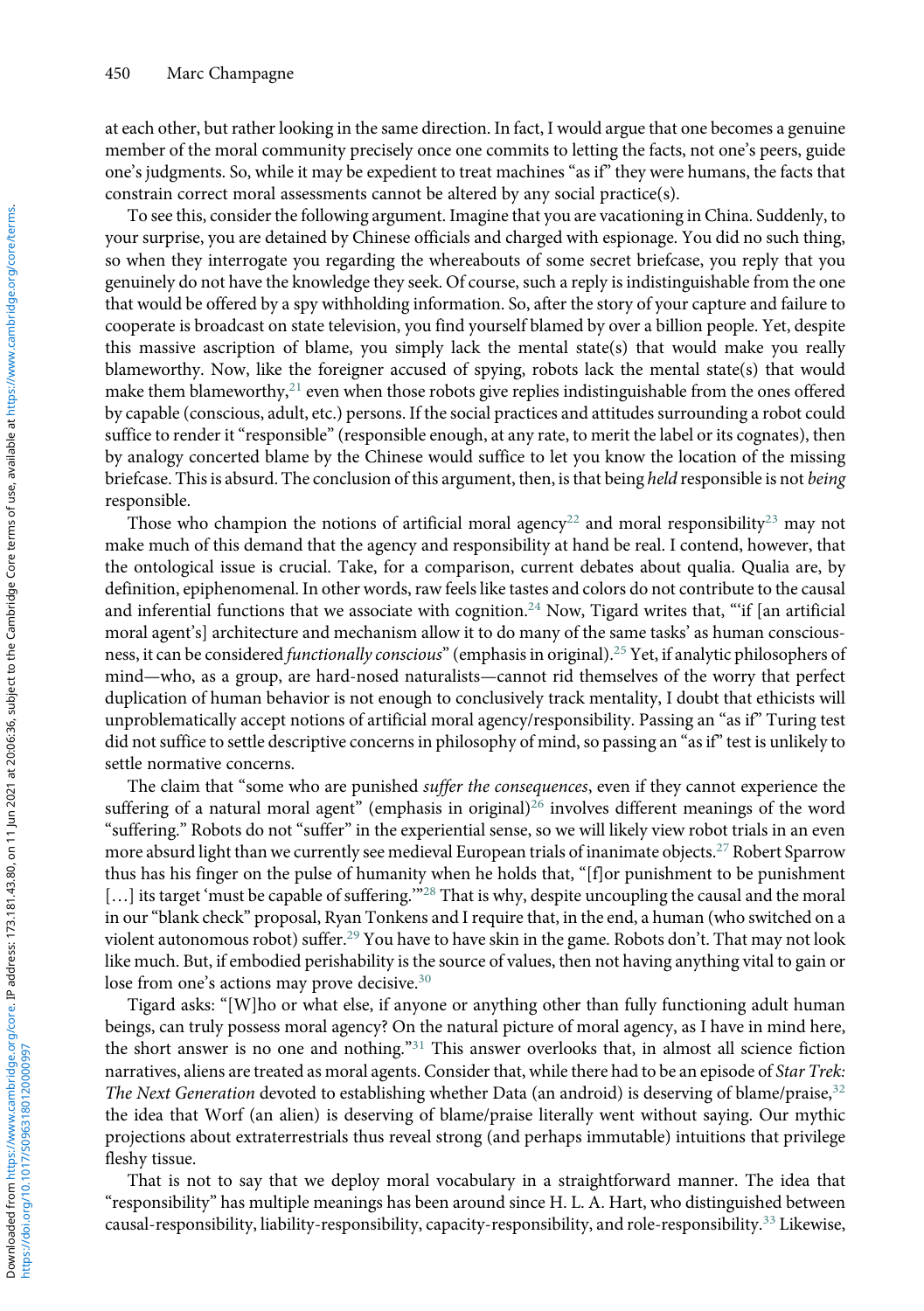David Shoemaker's tripartite theory of attributability, answerability, and accountability<sup>[34](#page-6-0)</sup> does justice to the fact that the game of praising and blaming is quite complex. Because some of the obstacles have to do with this complexity, it is tempting to think that technological advances will eventually let moral principles be applicable to artificial agents. For instance, we demand responsible agents to justify their actions. Independently converging with that demand, engineers and programmers now realize that a robot must explain why it is engaging in a task, since only in light of a goal can it (and others) evaluate whether the task was well or poorly carried out. To give an example, "sometimes workers not only have to pick the object, but also read a barcode. This implies orienting the object in a way that the reader recognizes such a barcode. In this case, speed cannot be the only measure of quality for the grasp,"[35](#page-6-0) since a palm or finger placement occluding the crucial information would render the picked object essentially useless.

Admittedly, it would take relatively minor enhancements in data monitoring, storage, and retrieval for robots to convey in a more detailed way the results that they are trying to achieve. Since we tend to do this too, this ability would add another layer of mimicry. So, predictably, recent studies suggest that humans are more likely to trust a robot when, in addition to doing things correctly, it can explain what it is doing.<sup>[36](#page-6-0)</sup> While the answers given by robots might tighten the link of causal-responsibility, we should not conflate such differential responses with the responsiveness to reasons distinctive of capacityresponsibility. Robots may reliably respond to situational inputs by outputting actions that humans deem good, but then again "[a] chunk of iron reliably responds to some environments" by rusting, even though "[t]he chunk of iron is not conceiving its world as wet when it responds by rusting."[37](#page-6-0) Overlaying that ability with narration does not magically turn the efficient causation into teleology. Robots may be sophisticated enough to report "what" goal they are pursuing, but this does not mean that they know "why" they are pursuing it. After all, "[t]he obedient and dutiful child is not yet responsible, at least not until she starts to exercise her own judgment," and "the well-trained animal never will be responsible."<sup>[38](#page-6-0)</sup> We can add the complicated robot to that list.

More problematically, it is entirely possible for a robot to perform tasks using one set of guidelines/ principles yet issue verbal reports that refer to another set of guidelines/principles. As roboticists aver, "model components that foster the most trust do not necessarily correspond to those components contributing to the best task performance. This divergence is possible because there is no requirement that components responsible for generating better explanations are the same components contributing to task performance; they are optimizing different goals."[39](#page-6-0) Robots can simply be telling us what we want to hear, so it would be an indulgence in delusion to think that their reports conclusively track anything resembling "motives."

The replicants from the Blade Runner movies are designed to supply reasons for their actions when prompted. In fact, they replicate us so well that pupil-scanners are required to detect their presence. Now, reacting differently to a pupil-scanner is a minute difference, so maybe in time we will tire of tracking that difference and simply decide that treating replicants like regular humans is more economical.<sup>[40](#page-6-0)</sup> Yet, there are also reasons to think that the ontological difference between humans and robots will be rendered even more salient. In our living rooms, we don't want artificial wood. We want real wood. In our hospitals, we don't want artificial nurses. We want real nurses. Even in philosophical debates far removed from practical consequences—and professionally aware of how slippery the word "is" is—it bothers us whether we are interacting with artificial minds or real minds. By induction, humans may continue to demand real moral responsibility.

The notion of artificial moral agency is premised on the idea that humans have the power to devise, adopt, and find convincing new moral concepts to meet new moral conundrums. Yet, outliers to the side, it is unlikely that human culture will adapt in a way that makes room for artificial moral responsibility. Historically—and thus psychologically—the attitude that focuses on practical differences (or lack thereof) instead of essential natures is a fresh coat of paint on a rock that is a mile deep.<sup>[41](#page-6-0)</sup> As a result, we cannot ignore the human appetite for a more ontologically committed explanation of what it means to deserve blame or praise. For instance, even if an AI can eventually do a better job of being the leader of a country, it is unlikely (and undesirable?) that an AI will one day be elected. Flesh matters, even if we do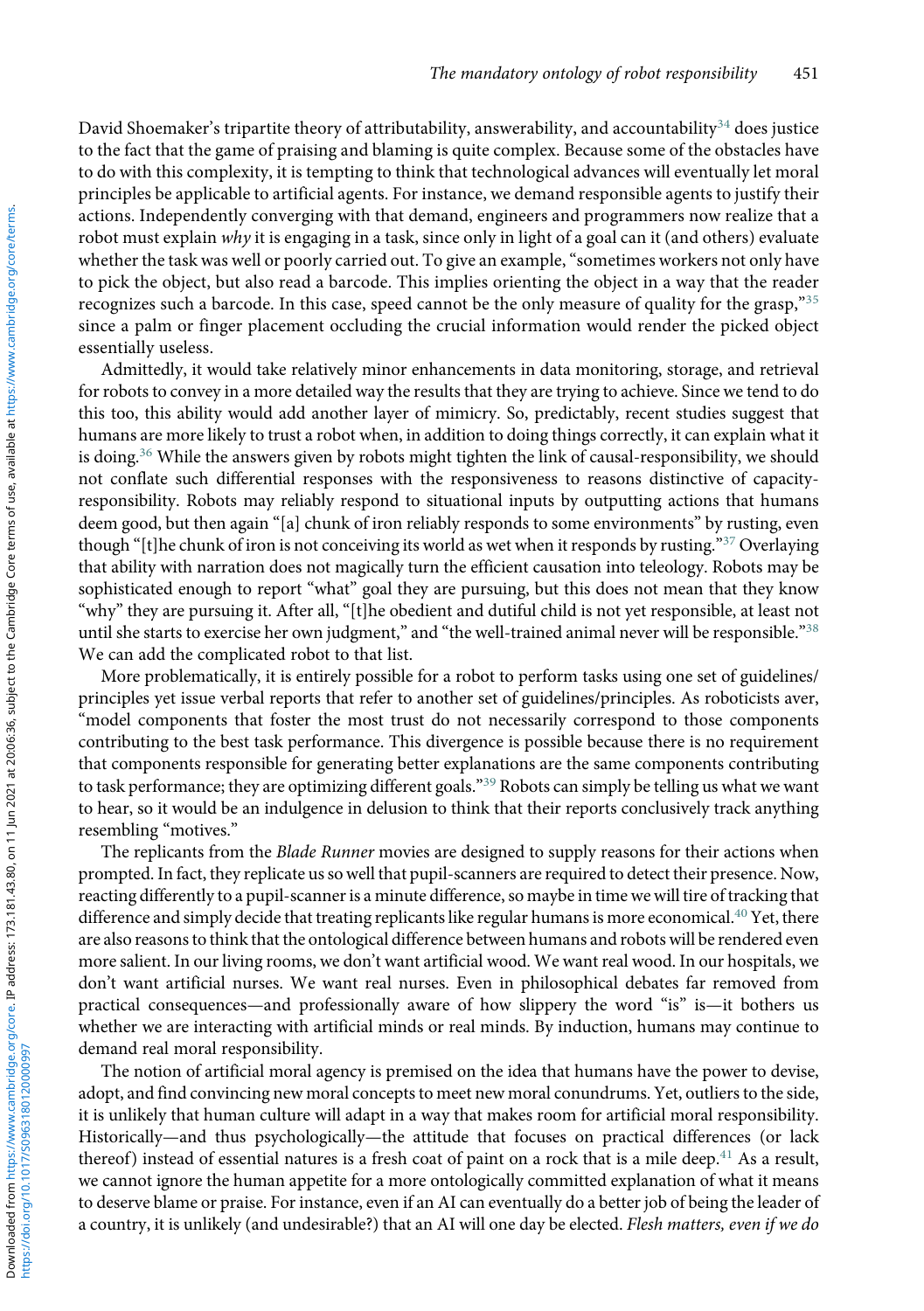not (yet) fully know why it matters. That is why, "[f]or some, it seems that the prospect of losing our grip on responsibility, even for fewer harms, is worse than knowing exactly who is responsible" when things take a turn for the worse. $42$  Indeed, if there is one result that investigations into applied ethics have established, it is that consequentialism moves only a (pathological?) few.<sup>[43](#page-6-0)</sup>

Tigard tries to "move beyond natural conceptions of moral responsibility by showing that, often, our attitudes and practices are adaptable to AI systems."[44](#page-6-0) Our attitudes and practices are adaptable to a certain extent, but the "more objective view, wherein responsibility is a property rather than a process"[45](#page-6-0) has simply been around for too long. It will not be dislodged so easily. Hence, while Tigard suggests that the advent of artificial agents will "provide new conceptions of moral agency,"[46](#page-6-0) I am more disposed to think that artificial agents will have to conform to established conceptions of moral agency. One core tenet of those established conceptions is that only real moral agents can bear real moral responsibility. There is no telling how old this idea is. What is new is the need to state it explicitly.

The real/artificial distinction is real, not artificial. After all, one does not need to ascribe a "soul" or "mind" to gold in order to insist on its difference from fool's gold. The emphasis on blaming or praising only agents who are really responsible thus fits with ordinary practices. We may err in determining what exhibits real agency—wrongly crediting an albatross with bringing good sailing weather, say—but once we discover the error of our ways, we stop holding the target in question responsible. To make this concrete, those of us who do not think that God exists do not fear His wrath or worry about what course of action He allegedly prescribes. Where ontology goes, normativity normally follows.

We created robots, so we know that they are not in charge (or are at least reflective of our choices including the choice to build them in the first place). We are certainly free to coin new concepts to fit our new creations, but whether such concepts will have any purchase on the human imagination is another matter. I therefore surmise that emerging dilemmas about how to treat robots will force the real/artificial distinction to assume its place alongside the other pillars identified by moral psychology, like care/harm, fairness/cheating, loyalty/betrayal, authority/subversion, and sanctity/degradation.[47](#page-6-0) What remains to be seen is whether artificiality is one consideration to weigh among others, or whether its presence renders all other moral standards inapplicable. We do not, after all, truly mourn the death of people who appear in movies, because we know full well that, no matter how convincing the acting is, those characters are fake. We are, by contrast, profoundly moved by a picture of a dead Syrian boy face down on a beach,<sup>[48](#page-6-0)</sup> because it documents something real.

My main claim, in sum, is that "artificial moral responsibility" betokens moral responsibility to the same degree that a "fake orgasm" betokens an orgasm. Importantly, this separation of the real and the artificial remains unaffected by the prospect of robots that mimic our appearance and behaviors in ways that are practically indistinguishable. So, if one wishes to circumvent the widely held view that being really responsible matters, one must work to carefully disassemble the (often implicit) metaphysical assumptions subtending that view. The roots of those assumptions go deep. They might be flawed. But, if that is the case, then the flaw(s) must actually be identified and replaced with something better.

I agree that it is "because we wish to foster healthy moral development in humans and maintain moral concern for each other that we see reasons to treat some AI systems as if they were moral subjects and perhaps as something like moral agents"(emphasis in original).[49](#page-6-0) Medieval persecution of inanimate objects gives a vivid indication of our "psychological and social need for rituals of justice."[50](#page-6-0) There are limits to this, though. I suppose that, instead of switching off dangerous robots, we could build maximum-security prisons where robotic guards enforce "as if" sentences on robotic inmates who display "as if" boredom and/or remorse. This, however, seems like an expensive price to pay for soothing our evolved propensity for agency-detection and face-recognition. It is in this sense that addressing the ontology of robot responsibility is a mandatory task. Until and unless this is done, the artificial conceptions of morality currently toyed with by some ethicists will feel, well, artificial.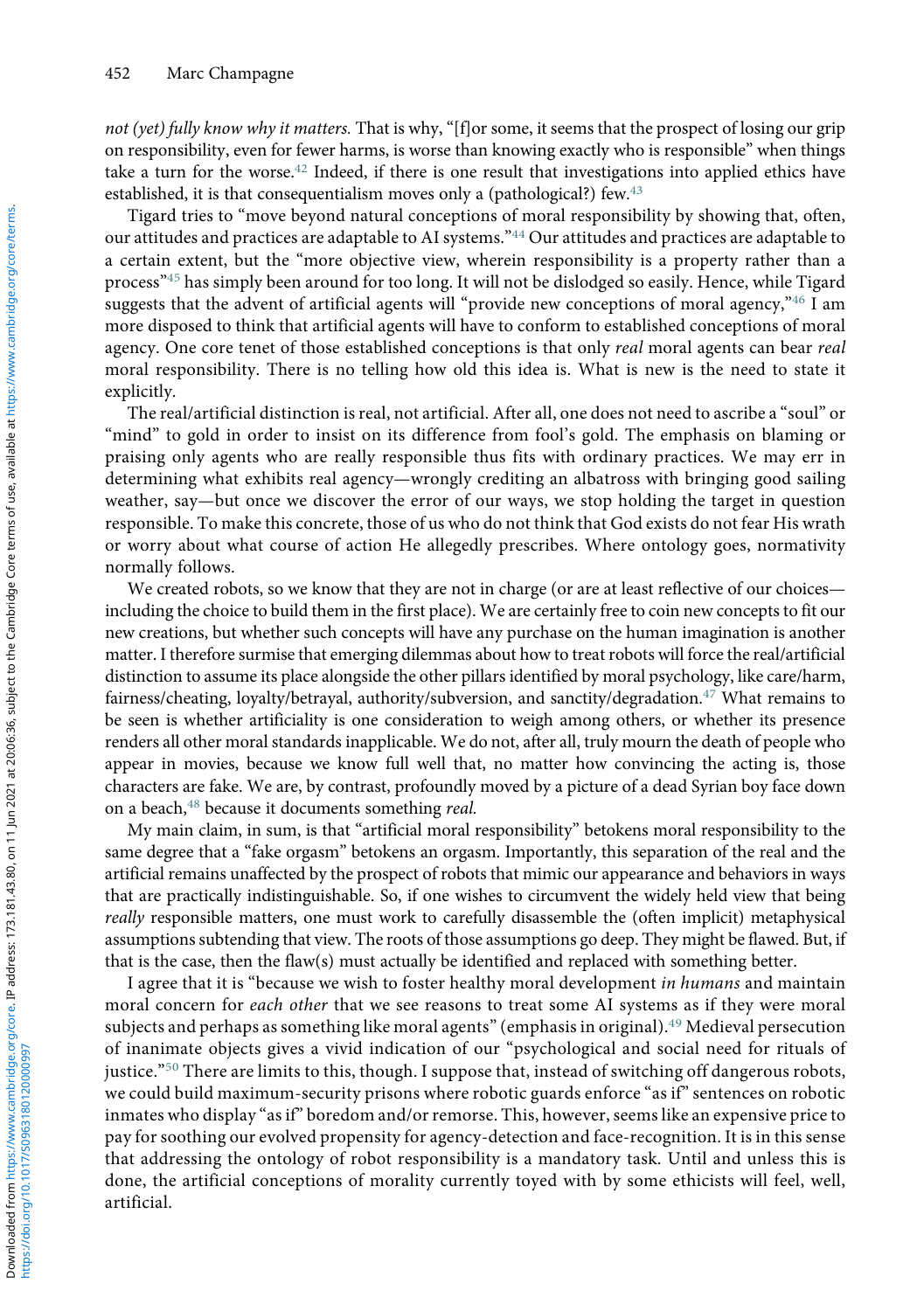## <span id="page-5-0"></span>Notes

- 1. Herrmann E, Call J, Hernández-Lloreda MV, Hare B, Tomasello M. Humans have evolved specialized skills of social cognition: The cultural intelligence hypothesis. Science 2007;317 (5843):1360–6.
- 2. For more on morality and the propensity to project faces (called pareidolia), see Friesen BK. Moral Systems and the Evolution of Human Rights. Springer: Dordrecht; 2015:28.
- 3. Stowers K, Leyva K, Hancock GM, Hancock PA. Life or death by robot? Ergonomics in Design 2016;24(3):18.
- 4. Bringsjord S. What Robots Can and Can't Be. Dordrecht: Springer; 1992:3–4.
- 5. Dalton-Brown S. The ethics of medical AI and the physician-patient relationship. Cambridge Quarterly of Healthcare Ethics 2020;29(1):116.
- 6. See note 4.
- 7. Allen C, Wallach W. Moral Machines: Teaching Robots Right from Wrong. New York: Oxford University Press; 2009.
- 8. Tigard D. Artificial moral responsibility: How we can and cannot hold machines responsible. Cambridge Quarterly of Healthcare Ethics; available at <https://doi.org/10.1017/S0963180120000985>.
- 9. Dennett DC. The Intentional Stance. Cambridge: MIT Press; 1987.
- 10. An ambitious attempt to explain the intentional stance's predictive success can be found in Dennett DC. Real patterns. The Journal of Philosophy 1991;88(1):27–51.
- 11. Fodor JA. A Theory of Content and Other Essays. Cambridge: MIT Press; 1994:6.
- 12. Fake nurse in Quebec discovered and fired—after 20 years on the job. Montreal Gazette 2019 Jun 1.
- 13. See note 12. Interestingly, if we go back to his actual writings, we find that the founder of pragmatism Charles Sanders Peirce invited us to "[c]onsider what effects, which might conceivably have practical bearings, we conceive the object of our conception to have. Then, our conception of these effects is the whole of our conception of the object" (emphasis added). Peirce CS. The Essential Peirce, Bloomington: Indiana University Press; 1992:132. Highlighting that a difference makes no practical difference is thus persuasive only if it can be shown that the difference at hand cannot possibly make any practical difference in any conceivable future. Clearly, no robotic duplicate can meet this more demanding standard.
- 14. See note 8.
- 15. See note 8.
- 16. Asimov I. The Complete Robot. Garden City: Doubleday; 1982:3–6.
- 17. See note 8.
- 18. See note 8.
- 19. Champagne M. Disjunctivism and the ethics of disbelief. Philosophical Papers 2015;44(2):139–63.
- 20. Strawson PF. Freedom and Resentment and Other Essays. London: Routledge; 2008:23.
- 21. Himma K. Artificial agency, consciousness, and the criteria for moral agency: What properties must an artificial agent have to be a moral agent? Ethics and Information Technology 2009;11(1):19-29.
- 22. See note 7.
- 23. See note 8.
- 24. Champagne M. Consciousness and the Philosophy of Signs: How Peircean Semiotics Combines Phenomenal Qualia and Practical Effects. Cham: Springer; 2018.
- 25. See note 8.
- 26. See note 8.
- 27. Berman PS. Rats, pigs, and statues on trial: The creation of cultural narratives in the prosecution of animals and inanimate objects. New York University Law Review 1994;69:288–326.
- 28. Sparrow R. Killer robots. Journal of Applied Philosophy 2007;24(1):10.
- 29. Champagne M, Tonkens R. Bridging the responsibility gap in automated warfare. Philosophy and Technology 2015;28(1):126.
- 30. See Champagne M. Axiomatizing umwelt normativity. Sign Systems Studies 2011;39(1):23.